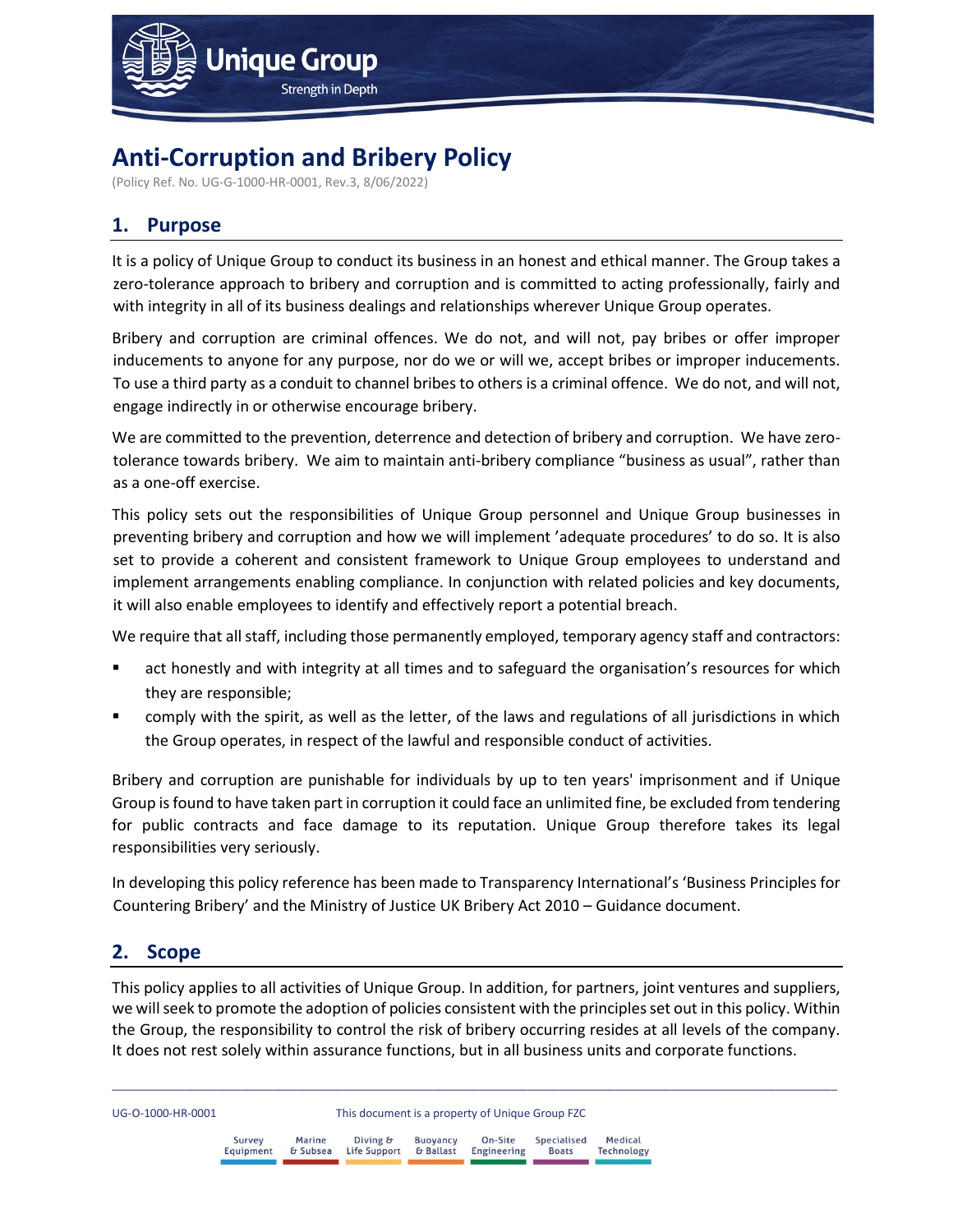

Contractors, consultants or suppliers who are our agents or who are working on our behalf or in our name, through outsourcing of services, processes or any business activity, will be required to act consistently with this policy when acting on our behalf. Independent contractors, consultants or suppliers will be made aware of this policy as it applies to our people in their dealings with them. Our ongoing supplier evaluation and review also continue to highlight the importance of compliance with this policy. Joint venture companies not under Unique Group control and Unique Group joint venture partners are also encouraged by Unique Group to adopt a similar policy, and adequate procedures, to prevent bribery.

The Anti-Corruption and Bribery Policy should be read in conjunction with Unique Group's Code of Conduct.

## **3. Definitions**

For this document, the following definitions and abbreviations will apply:

**Group** – The entirety of Unique Group **Company**, or **Companies** – Any subsidiary company or group company of Unique Group

## **4. Requirements**

UG-O-1000-HR-0001

#### **4.1 Commitment to Preventing Bribery and Corruption:**

Anti-bribery and corruption is a business priority for Unique Group. Unique Group shall regularly and systematically identify bribery and corruption risks in its business and implement adequate risk-based procedures aimed at preventing bribery and corruption occurring including;

- **Communication** We will communicate this policy and relevant guidance to employees across the Group, through our established internal communication channels. We will also communicate this policy to our suppliers, contractors and business partners and wider stakeholders.
- **Training** We will ensure that those within the scope of the policy receive training appropriate to their activities and the associated risks
- **Books and records** We will maintain adequate books and records which properly and fairly document all financial transactions. We will maintain written evidence to record compliance with this policy.
- **Mergers and acquisitions** Through due diligence we will prevent the acquisition of bribery and corruption related liabilities.
- Business relationships We will ensure that our business partners including contractors, suppliers, agents, brokers and joint venture partners – are fit to do business with.
- **Supply chain** We will address bribery and corruption risk in our supply chain including by ensuring that payments made for goods and services are reasonable.
- **Conflicts of interest** Gifts and hospitality We will address conflicts of interest and the risks created by gifts and hospitality through the implementation of our internal policies.

|  | This document is a property of Unique Group FZ |  |  |  |  |
|--|------------------------------------------------|--|--|--|--|
|  |                                                |  |  |  |  |

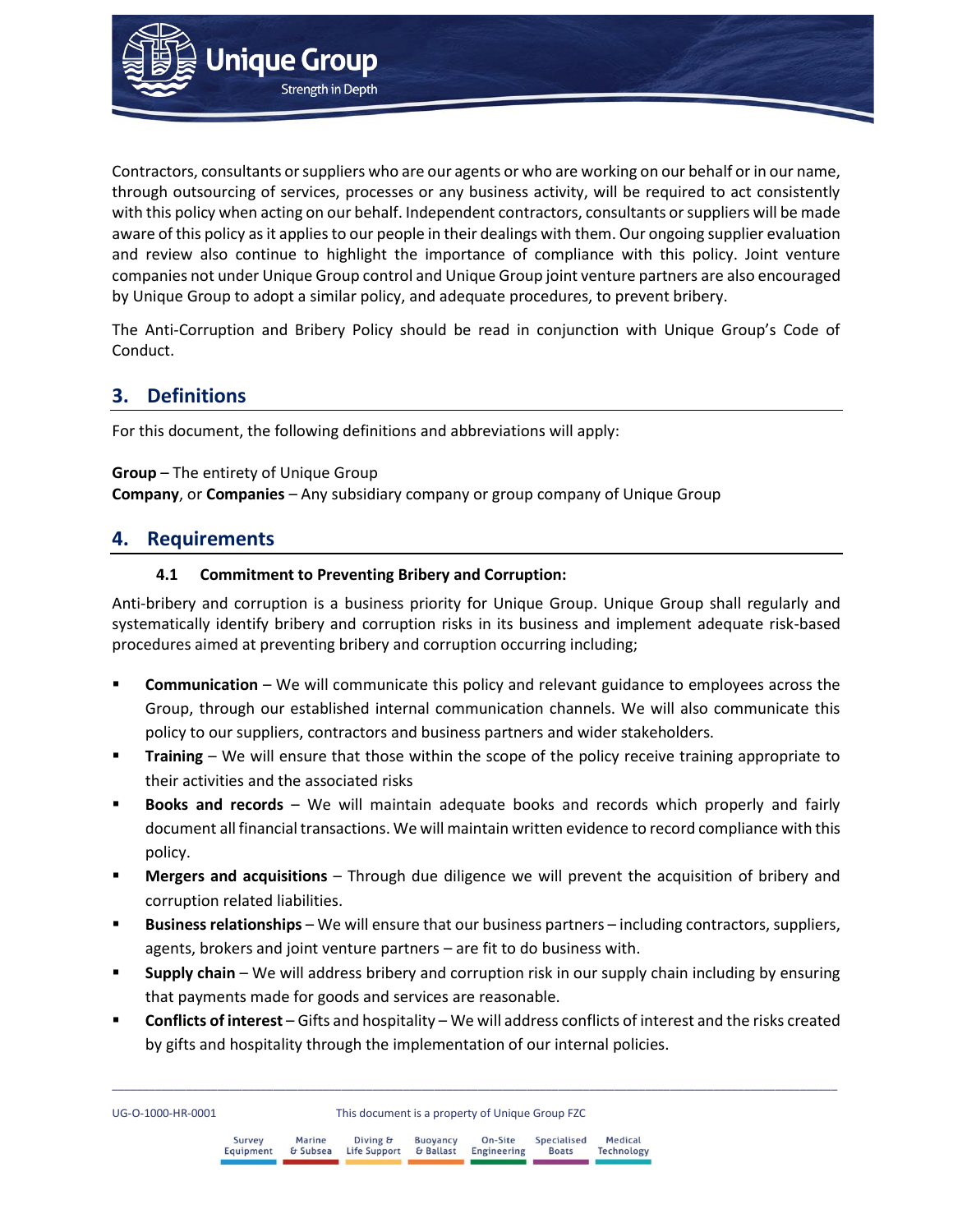Government officials - We will implement procedures applicable to our (or our agents', or those suppliers in our supply chains') dealings with government officials, political parties and related persons or organisations.

## **4.2 Facilitation Payments**

**Unique Group** 

**Strength in Depth** 

Facilitation payments are not tolerated and are illegal. Facilitation payments are unofficial payments made to officials in order to secure or expedite actions. Also called "facilitating", "speed" or "grease" payments, these are small unofficial payments made to secure or expedite the performance of a routine or necessary action to which the payer of the facilitation payment has legal or other entitlement.

#### **4.3 Gifts and Hospitality**

Unique Group holds the trust and confidence of those with whom it deals, including clients, suppliers and employees as fundamental to its success. Conflicts of interest potentially undermine the relationship of the Group with its partners. In order to help preserve and strengthen these relationships, the Group has developed rules and guidelines concerning the conduct of its officers, directors and employees aimed at minimising the possibility of conflicts of interest.

Employees may not accept corporate hospitality or gifts which could be considered an incentive or enticement, particularly if they have the potential to place the recipient under any obligation or if they have the potential to create any type of conflict of interest.

Gifts should not include cash or a cash equivalent. Corporate gifts are aimed at thanking customers or suppliers for their loyalty and custom and not as an incentive or inducement for future favorable treatment or business.

"Gifts and Hospitality" include anything of value, such as discounts, loans, cash, favorable terms on any product or service, prizes, transportation, use of vehicles or vacation facilities, stocks or other securities, participation in stock offerings, home improvements, meals, beverages, tickets and gift certificates. The potential list is endless – these are offered as examples only but not limited. A professional judgement must be applied at all times.

#### **4.4 Staff & Responsibilities**

Equipment

The prevention, detection and reporting of bribery and other forms of corruption are the responsibility of all those working for the Group or under its control. All employees are required to avoid activity that breaches this policy. At all times you must;

- ensure that you read, understand and comply with this policy;
- raise concerns as soon as possible if you believe or suspect that a conflict with this policy has occurred or may occur in the future.

Unique Group does not tolerate **any form** of bribery or corruption. You must not offer, pay, make, seek or accept a personal payment, gift or favour in return for favorable treatment or to gain any business

\_\_\_\_\_\_\_\_\_\_\_\_\_\_\_\_\_\_\_\_\_\_\_\_\_\_\_\_\_\_\_\_\_\_\_\_\_\_\_\_\_\_\_\_\_\_\_\_\_\_\_\_\_\_\_\_\_\_\_\_\_\_\_\_\_\_\_\_\_\_\_\_\_\_\_\_\_\_\_\_\_\_\_\_\_\_\_\_\_\_\_\_\_\_\_\_\_\_\_\_\_\_\_\_\_\_\_\_\_\_\_\_\_\_\_\_\_

Engineering

**Boats** 

& Ballast

Medical

Technology

| UG-O-1000-HR-0001 |  |             |  | This document is a property of Unique Group FZC |  |                                                 |  |  |  |
|-------------------|--|-------------|--|-------------------------------------------------|--|-------------------------------------------------|--|--|--|
|                   |  | $M - 1 - 1$ |  |                                                 |  | Divisor Discovered On City Consisting d Modical |  |  |  |

& Subsea

Life Support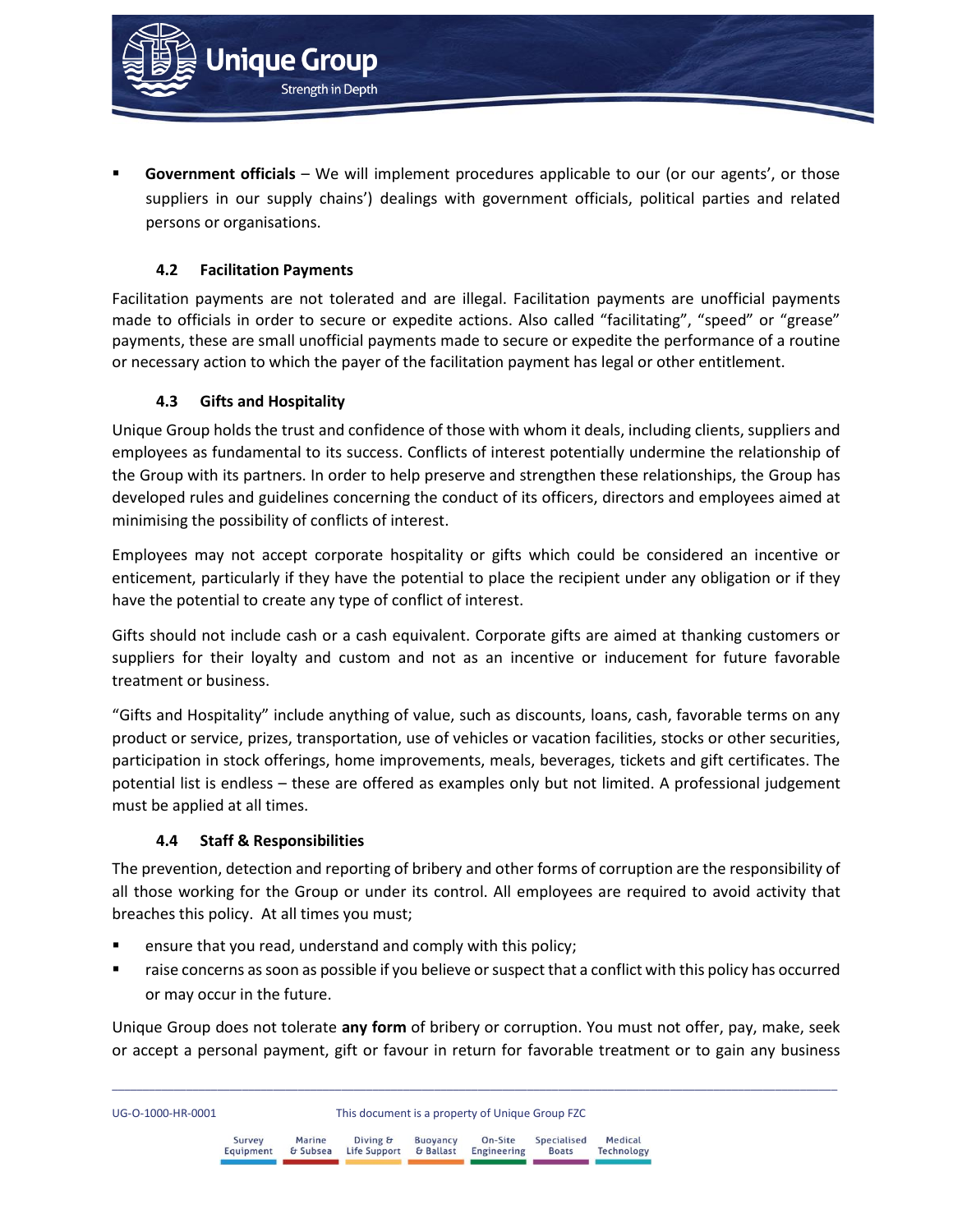

advantage. You must follow the specific anti-bribery and corruption laws to which you and Unique Group are subject.

## **You are personally liable to disciplinary action, dismissal, legal proceedings and possibly imprisonment if you are involved in bribery and corruption.**

You must ensure people who work for and with you understand bribery and corruption is unacceptable. You must comply with the policy of Unique Group, procedures and guidelines for the prevention of bribery and corruption.

## **4.5 Raising a Concern**

Unique Group is committed to ensuring that all of us have a safe, reliable, and confidential way of reporting any suspicious activity. We want each and every member of staff to know how they can raise concerns. We all have a responsibility to help detect, prevent and report instances of bribery. If you have a concern regarding a suspected instance of bribery or corruption, please speak up to your line manager – your information and assistance will help. The sooner you act, the sooner it can be resolved.

Details of other related policies & resources are available on the Company's SharePoint site. Unique Group's Whistleblowing Policy details the necessary procedures to be taken in reporting any concerns. We aim to encourage openness and will support anyone who raises a genuine concern in good faith under this policy, even if they turn out to be mistaken.

## **4.6 Record Keeping**

Unique Group keeps up to date financial records and have appropriate internal controls and measures in place which will evidence the business reason for making payments to third parties.

You must declare and keep a written record of all hospitality or gifts accepted or offered, which will be subject to managerial review. You must ensure that all expenses claims relating to hospitality, gifts or expenses incurred to third parties are submitted in accordance with Unique Group expenses process and specifically record the reason for the expenditure.

All accounts, invoices, memoranda and other documents and records relating to dealings with third parties, such as clients, suppliers and business contacts, should be prepared and maintained with strict accuracy and completeness. No accounts must be kept "off-book" to facilitate or conceal improper payments.

## **4.7 Protection**

Workers who refuse to accept or offer a bribe, or those who raise concerns or report another's wrongdoing, are sometimes worried about possible repercussions. Unique Group is committed to ensuring no one suffers any **detrimental treatment** as a result of refusing to take part in bribery or corruption, or because of reporting in good faith their suspicion that an actual or potential bribery or other corruption offence has taken place or may take place in the future. **Detrimental treatment** includes dismissal, disciplinary action, threats or other unfavourable treatment connected with raising a concern. If you believe that you have suffered any such treatment, you should inform your line manager immediately.

UG-O-1000-HR-0001 This document is a property of Unique Group FZC

| Survey<br>Equipment | Marine<br>& Subsea | Diving &<br>Life Support & Ballast Engineering | <b>Buoyancy</b> | On-Site | Specialised<br>Boats | Medical<br>Technology |
|---------------------|--------------------|------------------------------------------------|-----------------|---------|----------------------|-----------------------|
|                     |                    |                                                |                 |         |                      |                       |